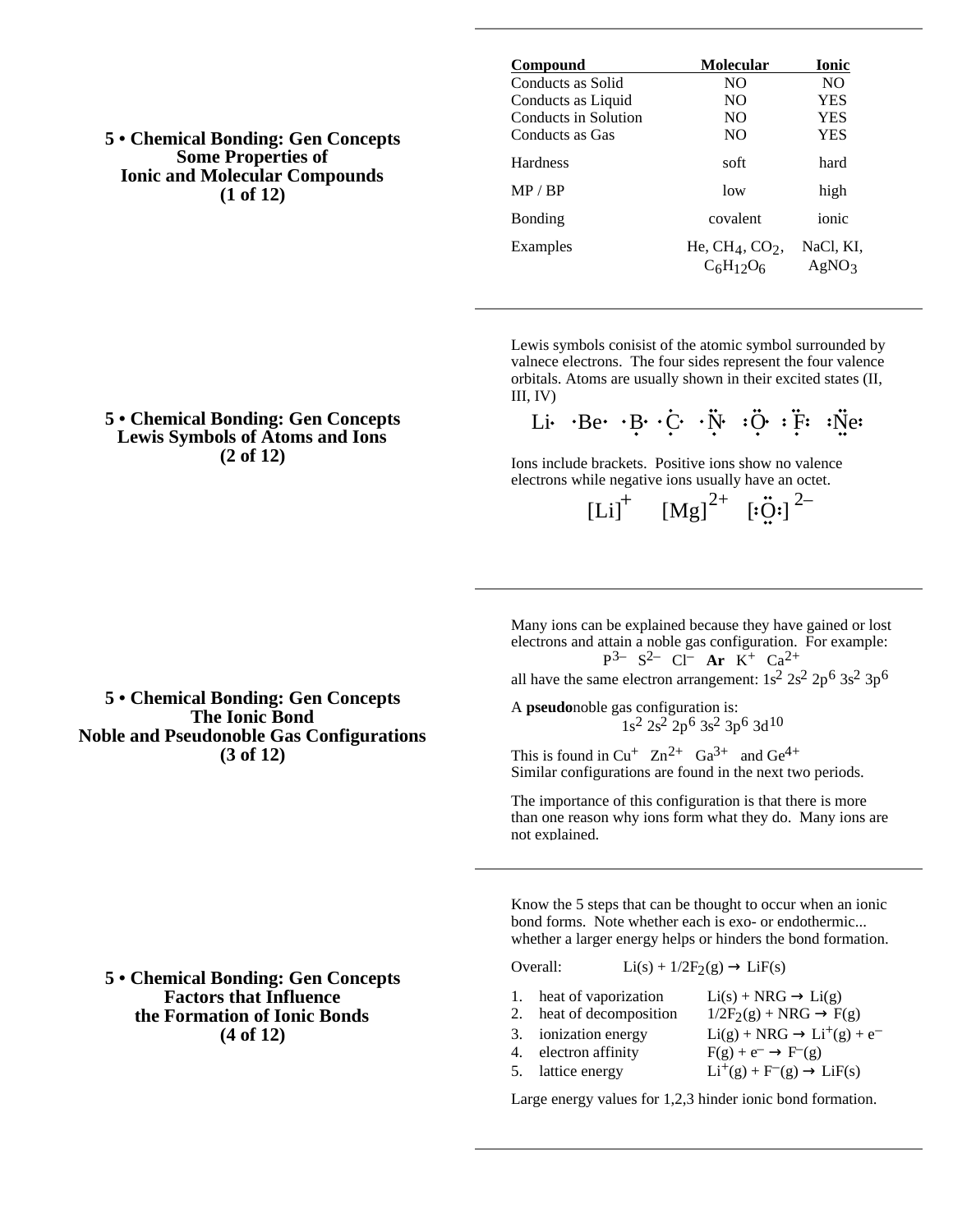**5 • Chemical Bonding: Gen Concepts The Covalent Bond Attractions and Repulsions (5 of 12)**

The covalent bond between two atoms depends on the **balanc e** of **attractions** between one atom's + nucleus and the other atom's – electrons and the proton-proton **repulsions** as well as electron-electron **repulstions**.



If two atoms have **half-filled orbital**, the interactions balance at a **small enough distanc** so the  $e^{-t}$  can be **close to both nucle** iat the same time... this is a **covalen tbond**.

**Count** up your **valence** electrons.

Give every atom who "wants" and octet an octet. [the first 5 elements do not need octets... too small] [Family I, II, and III do not form octets]

If you have drawn **too man y** electrons... "Take away a lone pair... take away a lone pair... make these two atoms share"

If you have drawn **too few** electrons... place the extra electrons on the central atom **(extended valence shell)**

**Bond orde r** is the number of pairs of electrons bonding two atoms together.

| single bond                                        | bond order $= 1$ |  |
|----------------------------------------------------|------------------|--|
| double bond                                        | bond order $= 2$ |  |
| triple bond                                        | bond order $=$ 3 |  |
| single bonds have the longest bond length          |                  |  |
| single bonds have the weakest bond strength        |                  |  |
| single bonds have the lowest vibrational frequency |                  |  |
| (think of single bonds as soft, springy springs)   |                  |  |
| triple bonds are tight springssproinnnnng)         |                  |  |

Bonds in resonance structure must be averaged... the S-O bond in  $SO_2$  has a bond order of 1.5. C-O in  $CO_3^{2-}$  is 1.33

When you draw a **Lewis** structure  $(SO_2, O_3, CO_3^{2-}$ , etc.) in which you must make a **choic e** as to who gets a double bond, the structure is actually a **blend** of two or three structures.

We "say" that the structure "**resonate s**" or we say that the structure contains contributions from each of the resonance structures.

Resonance occurs simply because the electron-dot model (while very useful) is **too limited** to show how the electrons are being shared between the atoms... wait for bonding.

# **5 • Chemical Bonding: Gen Concepts Groves' Electron Dot System Multiple & Extended Valence Bonds (6 of 12)**

# **5 • Chemical Bonding: Gen Concepts Bond Order: Bond Length, Strength, & Vibrational Frequency (7 of 12)**

## **5 • Chemical Bonding: Gen Concepts Resonance (8 of 12)**